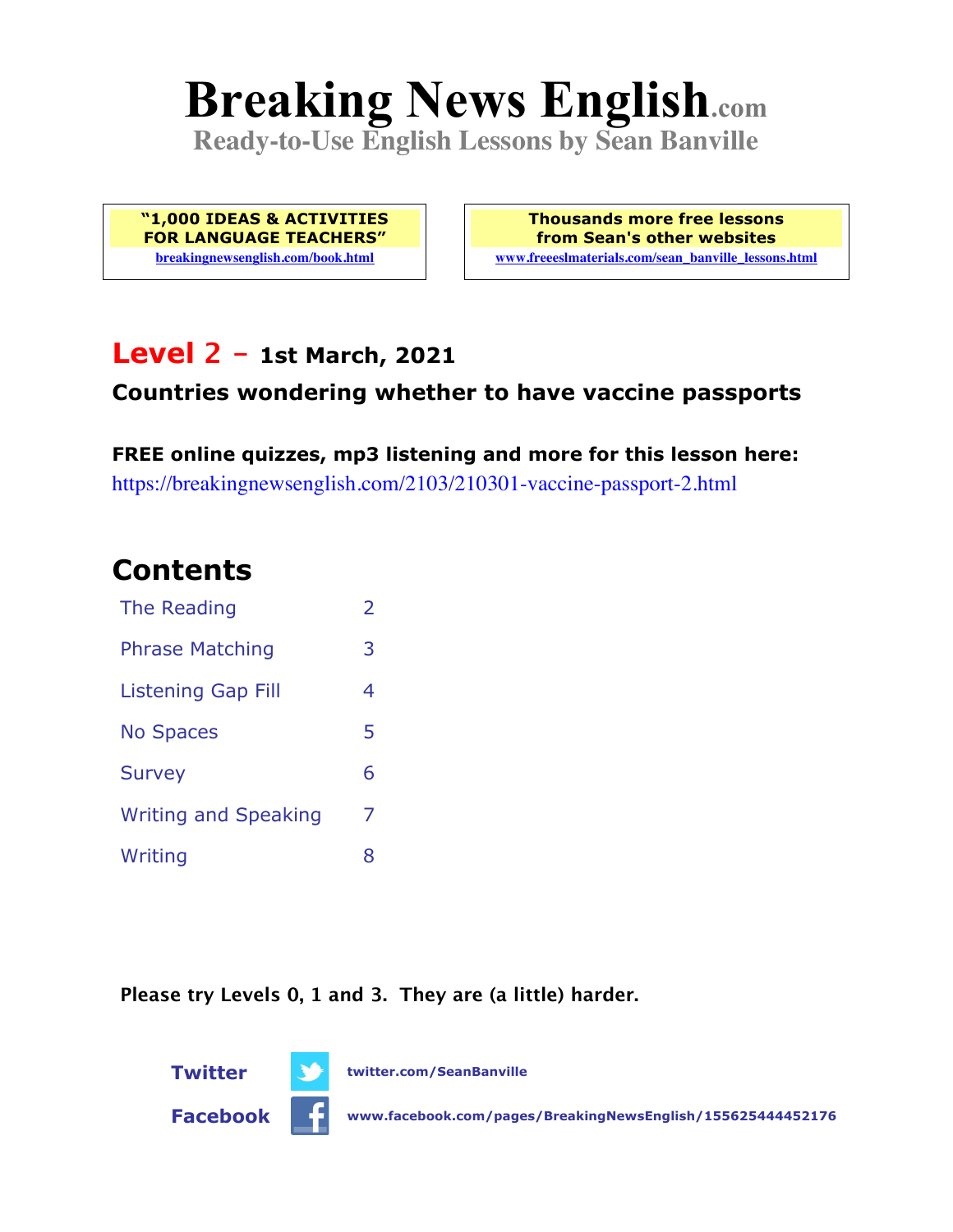# **THE READING**

From https://breakingnewsenglish.com/2103/210301-vaccine-passport-2.html

Governments may create "vaccine passports" to open up society. The passport will show the holder has had the COVID-19 vaccine. It could be put on a smartphone or in the microchip of identity cards. Businesses such as restaurants and theatres might ask people to show their passport. We may need one to watch sporting events. Supporters of the passports say they would let people travel overseas more easily. The World Health Organization is looking at a possible international passport. This would require countries to agree on what kind is necessary.

Opponents of vaccine passports say they are unfair and will create inequality. Many people do not want the vaccine. Some say it goes against their religion. Other people say it has not been tested and is unsafe. Some people worry about the security of their health data. Israel's health minister said those who do not get the jab will be "left behind" in life. In addition, the vaccine is not available to everyone in the world. A human rights professor said: "For many low-income countries, most people won't be vaccinated for many years."

Sources: https://www.**bbc.com**/news/technology-56198552 https://www.**ft.com**/content/0c399709-9de5-4302-b9fd-849d1b0e522c https://**apnews.com**/article/coronavirus-vaccination-passports-7a8ce11ce37c309d97969ab71df26e62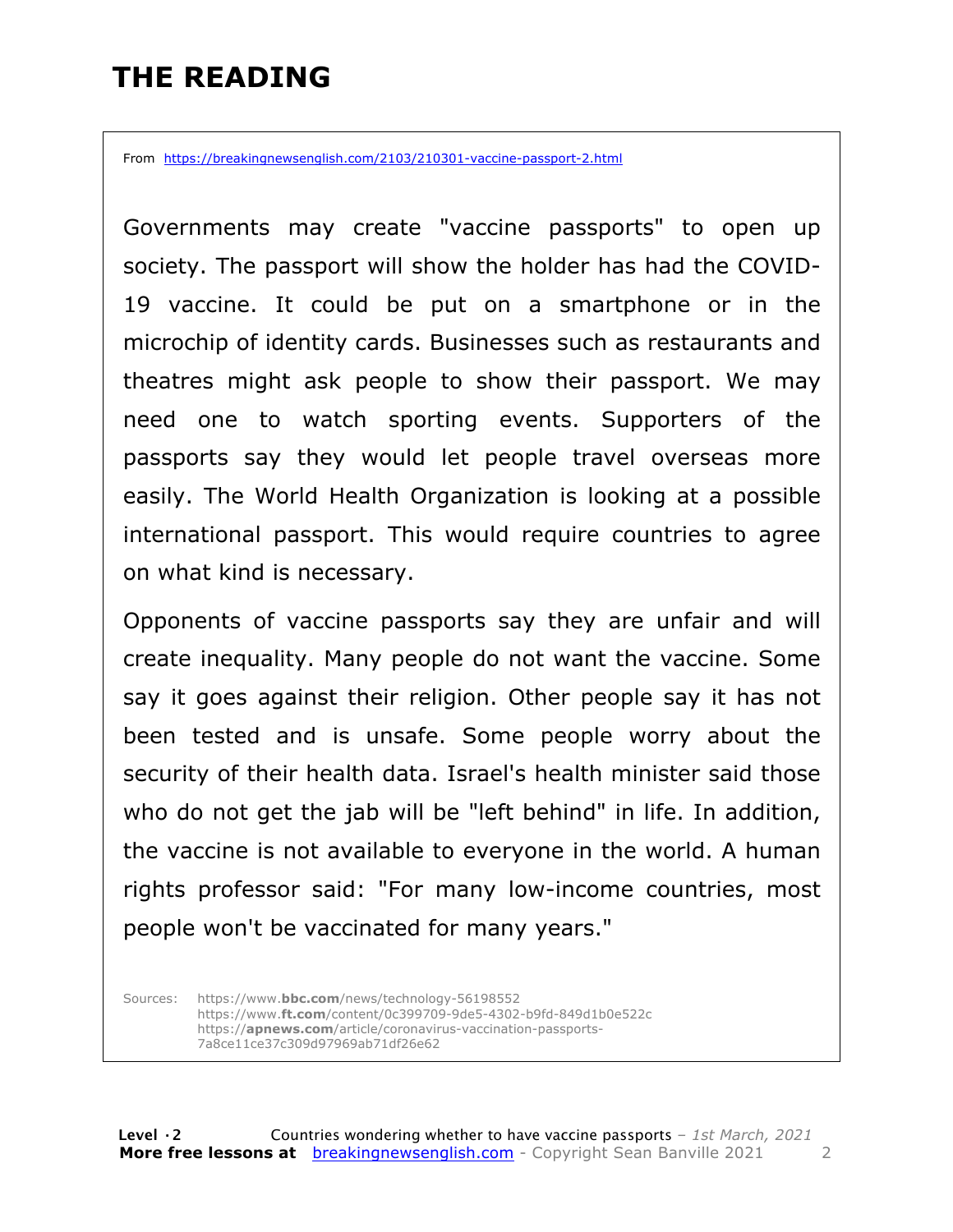# **PHRASE MATCHING**

From https://breakingnewsenglish.com/2103/210301-vaccine-passport-2.html

#### **PARAGRAPH ONE:**

- 1. open
- 2. show the holder has had
- 3. in the microchip
- 4. Businesses such
- 5. ask people to
- 6. We may need one to watch
- 7. Supporters
- 8. let people travel

#### **PARAGRAPH TWO:**

- 1. Opponents
- 2. they are
- 3. create
- 4. Many people do
- 5. the security of
- 6. those who do not
- 7. the vaccine is not available
- 8. people won't be vaccinated
- a. of identity cards
- b. overseas
- c. show their passport
- d. sporting events
- e. up society
- f. of the passports
- g. the COVID-19 vaccine
- h. as restaurants
- a. not want the vaccine
- b. inequality
- c. for many years
- d. of vaccine passports
- e. to everyone
- f. their health data
- g. unfair
- h. get the jab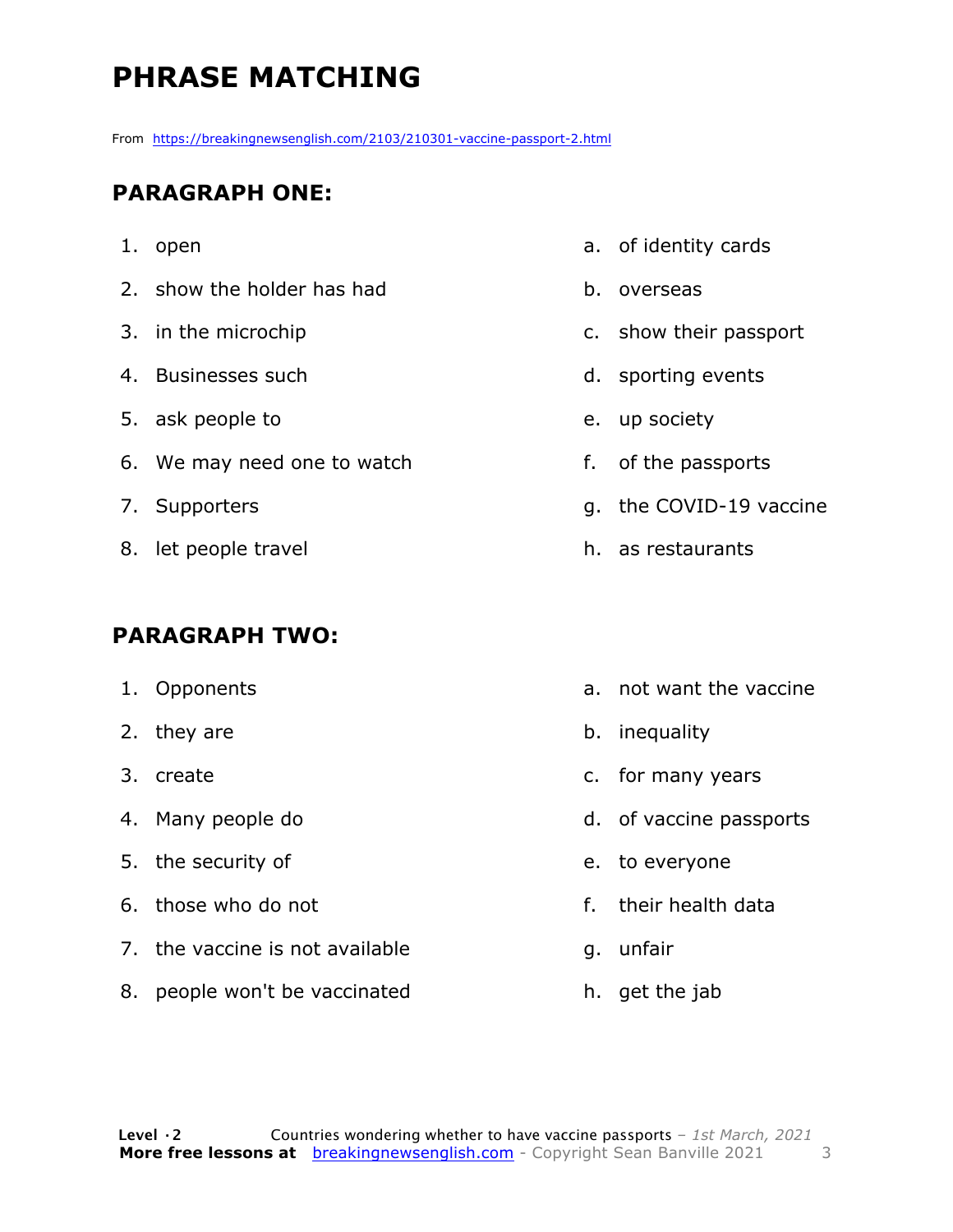### **LISTEN AND FILL IN THE GAPS**

From https://breakingnewsenglish.com/2103/210301-vaccine-passport-2.html

Governments may create "vaccine passports" to (1) \_\_\_\_\_\_\_\_\_\_\_\_\_\_\_\_\_\_\_. The passport will show the holder has had the COVID-19 vaccine. It could  $(2)$  and  $(3)$ smartphone or in the microchip of identity cards. Businesses such as restaurants and theatres (3) \_\_\_\_\_\_\_\_\_\_\_\_\_\_\_\_\_\_\_\_\_\_\_\_\_\_ to show their passport. We may need (4) \_\_\_\_\_\_\_\_\_\_\_\_\_\_\_\_\_\_\_ sporting events. Supporters of the passports say they  $(5)$ travel overseas more easily. The World Health Organization is looking at a possible international passport. This would require countries to  $(6)$  \_\_\_\_\_\_\_\_\_\_\_\_\_\_\_\_\_\_\_\_\_\_\_\_\_\_\_\_\_\_\_\_\_ kind is necessary. Opponents of vaccine passports say (7) \_\_\_\_\_\_\_\_\_\_\_\_\_\_\_\_\_\_\_\_\_\_\_\_\_\_\_\_\_\_\_ and will create inequality. Many people do not want the vaccine. Some say it (8) \_\_\_\_\_\_\_\_\_\_\_\_\_\_\_\_\_\_\_\_\_\_\_\_\_\_ religion. Other people say it has not been tested (9) \_\_\_\_\_\_\_\_\_\_\_\_\_\_\_\_\_\_\_\_\_\_\_\_. Some people worry about the security of their health data. Israel's health minister said those who do not  $(10)$  \_\_\_\_\_\_\_\_\_\_\_\_\_\_\_\_\_\_\_\_\_\_\_\_\_\_\_\_\_\_\_\_ will be "left behind" in life. In addition, the vaccine is (11) \_\_\_\_\_\_\_\_\_\_\_\_\_\_\_\_\_\_\_ everyone in the world. A human rights professor said: "For many low-income countries, most people won't be vaccinated (12) \_\_\_\_\_\_\_\_\_\_\_\_\_\_\_\_\_\_\_."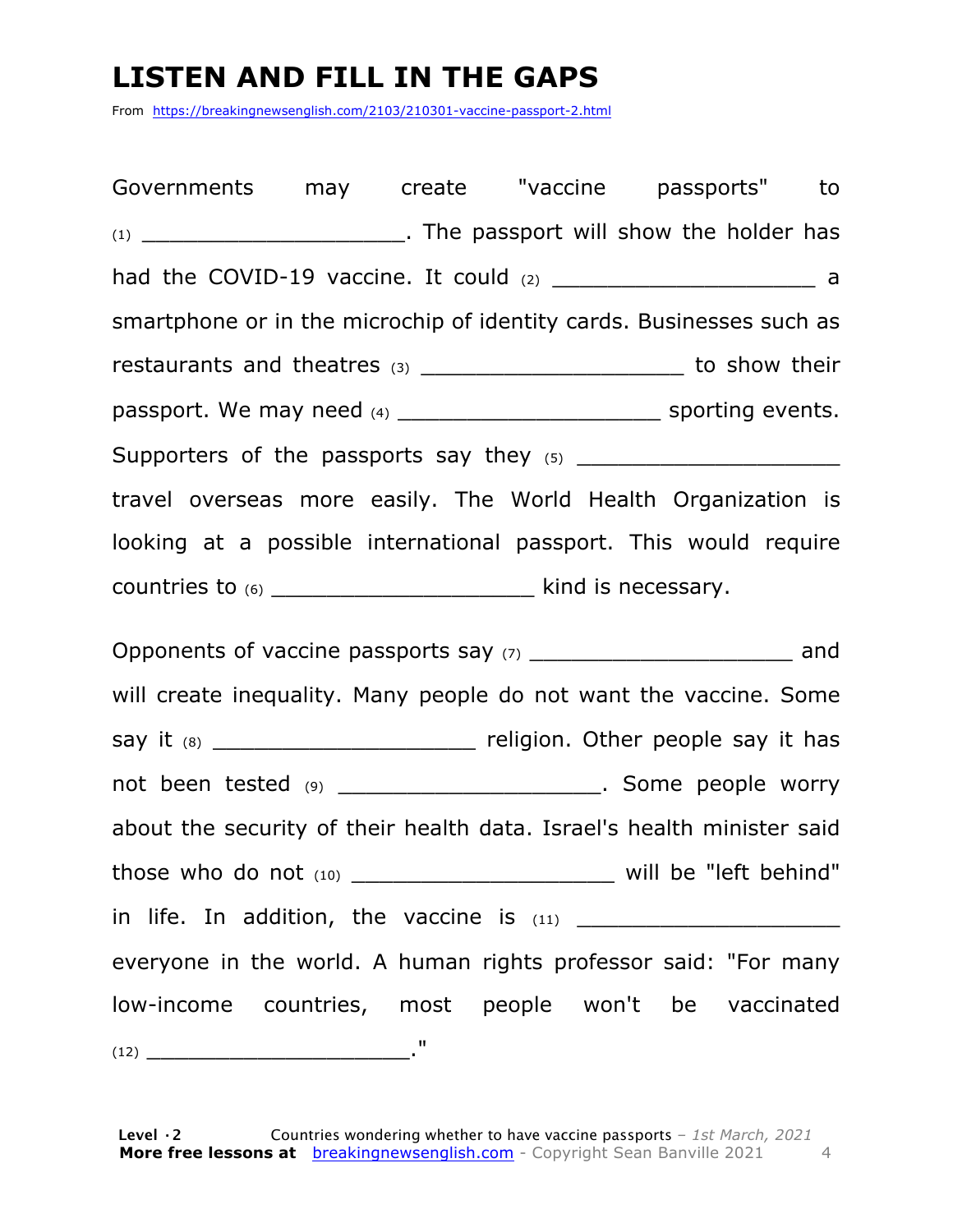# **PUT A SLASH ( / )WHERE THE SPACES ARE**

From https://breakingnewsenglish.com/2103/210301-vaccine-passport-2.html

Governmentsmaycreate"vaccinepassports"toopenupsociety.Thepa ssportwillshowtheholderhashadtheCOVID-19vaccine.Itcouldbepu tonasmartphoneorinthemicrochipofidentitycards.Businessessuchas restaurantsandtheatresmightaskpeopletoshowtheirpassport.Wem ayneedonetowatchsportingevents.Supportersofthepassportssayth eywouldletpeopletraveloverseasmoreeasily.TheWorldHealthOrgani zationislookingatapossibleinternationalpassport.Thiswouldrequirec ountriestoagreeonwhatkindisnecessary.Opponentsofvaccinepassp ortssaytheyareunfairandwillcreateinequality.Manypeopledonotwan tthevaccine.Somesayitgoesagainsttheirreligion.Otherpeoplesayith asnotbeentestedandisunsafe.Somepeopleworryaboutthesecurityof theirhealthdata.Israel'shealthministersaidthosewhodonotgetthejab willbe"leftbehind"inlife.Inaddition,thevaccineisnotavailabletoevery oneintheworld.Ahumanrightsprofessorsaid:"Formanylow-incom ecountries,mostpeoplewon'tbevaccinatedformanyyears."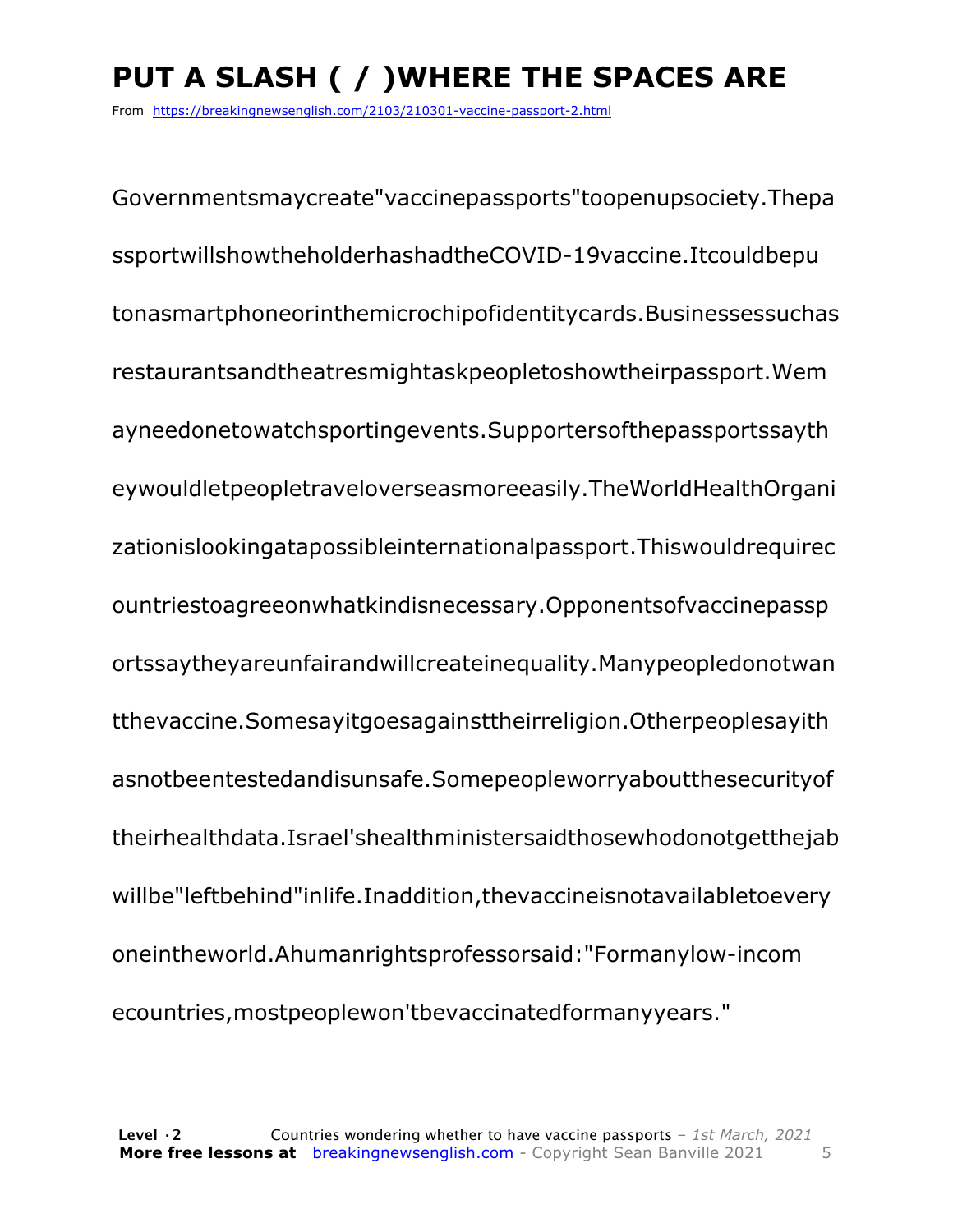# **VACCINE PASSPORTS SURVEY**

From https://breakingnewsenglish.com/2103/210301-vaccine-passport-2.html

Write five GOOD questions about vaccine passports in the table. Do this in pairs. Each student must write the questions on his / her own paper. When you have finished, interview other students. Write down their answers.

|      | STUDENT 1 | STUDENT 2 | STUDENT 3 |
|------|-----------|-----------|-----------|
| Q.1. |           |           |           |
| Q.2. |           |           |           |
| Q.3. |           |           |           |
| Q.4. |           |           |           |
| Q.5. |           |           |           |

- Now return to your original partner and share and talk about what you found out. Change partners often.
- Make mini-presentations to other groups on your findings.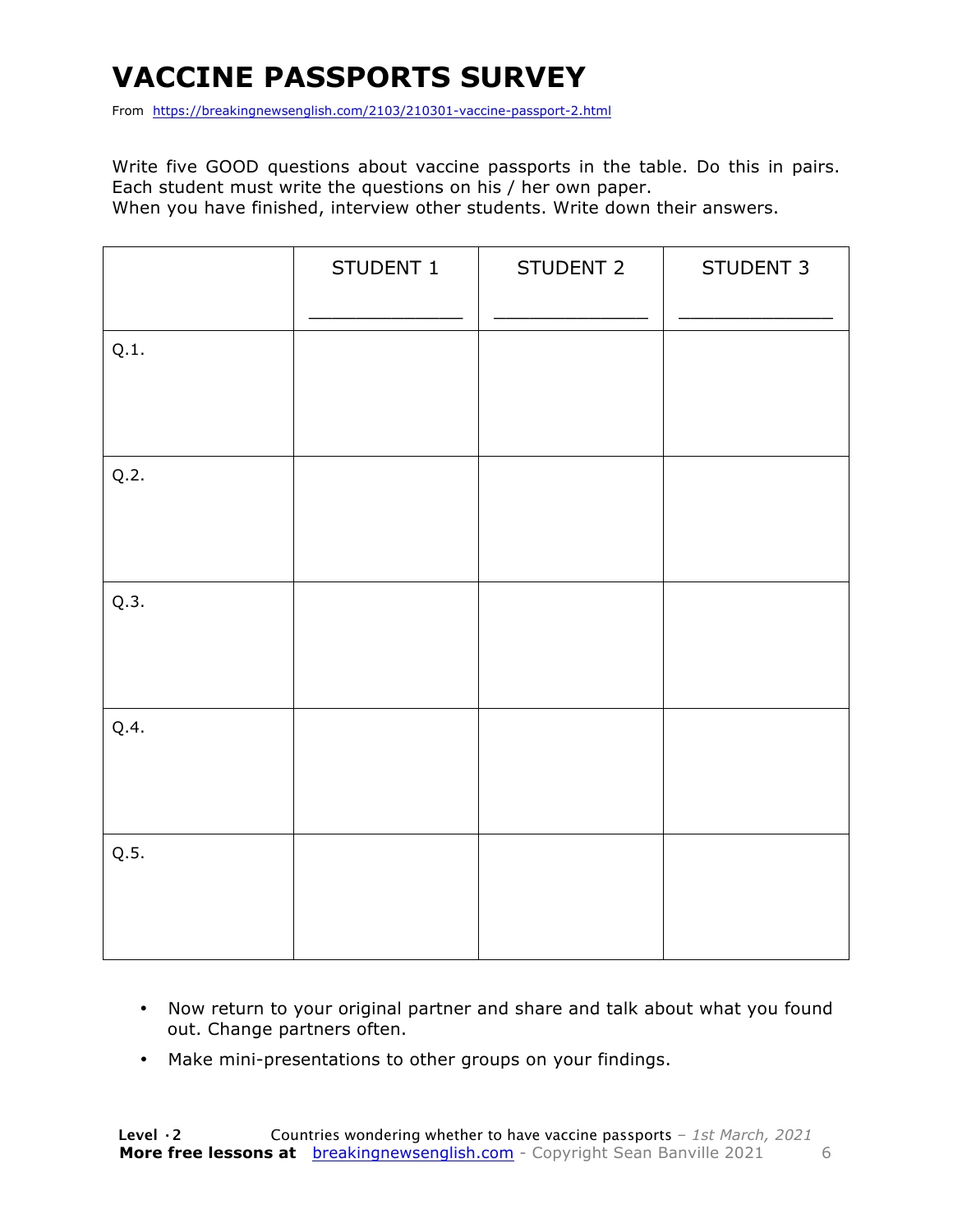### **WRITE QUESTIONS & ASK YOUR PARTNER(S)**

Student A: Do not show these to your speaking partner(s).

| a) |  |  |
|----|--|--|
| b) |  |  |
| c) |  |  |
| d) |  |  |
| e) |  |  |
| f) |  |  |

*Countries wondering whether to have vaccine passports – 1st March, 2021* More free lessons at breakingnewsenglish.com

# **WRITE QUESTIONS & ASK YOUR PARTNER(S)**

-----------------------------------------------------------------------------

Student B: Do not show these to your speaking partner(s).

| a) |  |  |
|----|--|--|
| b) |  |  |
| c) |  |  |
| d) |  |  |
| e) |  |  |
| f) |  |  |
|    |  |  |

**Level ·2** Countries wondering whether to have vaccine passports *– 1st March, 2021* **More free lessons at** breakingnewsenglish.com - Copyright Sean Banville 2021 7